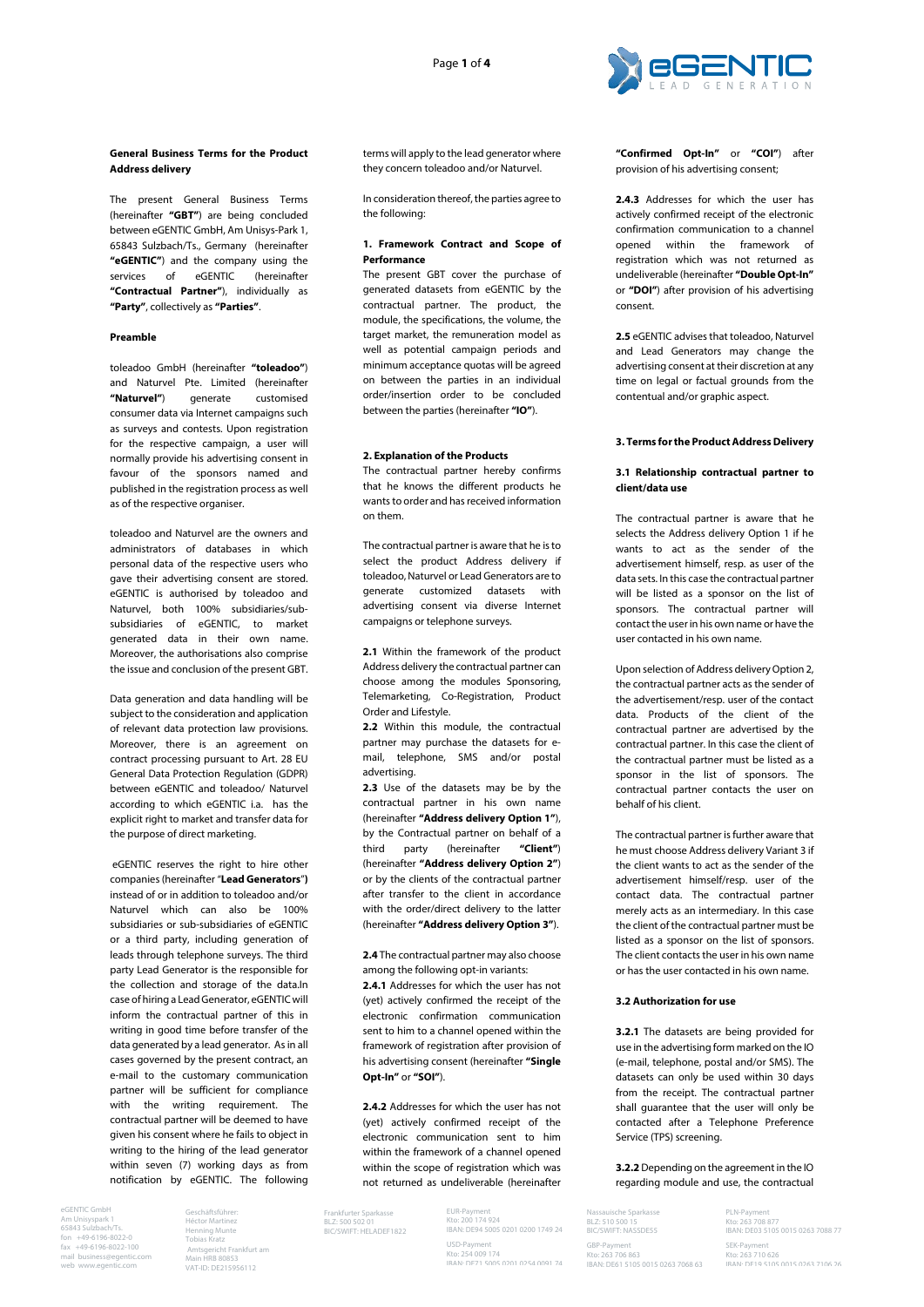partner may use the datasets either to advertise his own products or for advertising products of a customer specified by name or also, after transfer of the datasets from toleadoo / Naturvel / Lead Generator to the client - have them used by the client. Data use that has not been agreed on is not permitted. Neither is it permitted to transfer the data to a third party who is not authorised for use according to the present agreement.

**3.2.3** In the case of agreed e-mail advertising (agreed on in the corresponding IO) use of a dataset may only take place twice a week.

**3.2.4** When providing a dataset for telephone advertising and/or SMS advertising, only a one-off simple contact with the respective address is permitted. Contact is already deemed to have been successful when a physical person was (merely) reached.

### **3.3 eGENTIC's duties**

**3.3.1** eGENTIC will ensure that the contractual partner or his client are included as contest/campaign sponsors on the contest pages of toleadoo and Naturvel in accordance with the selected module or mode of use where this is necessary for performance of the contract.

**3.3.2** eGENTIC will only transfer datasets to the contractual partner or his client who have specified the contractual partner or his client as contest/campaign sponsors within the scope of registration.

**3.3.3** eGENTIC will only transfer the datasets for which consent is still valid at the time of transfer and has not been extinguished in the meantime, i.e. through revocation or objection

## **3.4 Duties of the contractual partner in the case of Address delivery Option 1 and Address delivery Option 2**

**3.4.1** The contractual partner is prohibited from writing sender identification on the data sets received which is directly in connection with the companies' eGENTIC and/or toleadoo and/or Naturvel in the case of e-mail and/or SMS advertising.

Moreover, the contractual partner is prohibited from creating the impression in any telephone advertising and/or postal advertising that the telephone advertising and/or postal advertising was initiated by eGENTIC and/or toleadoo and/or Naturvel or that eGENTIC and/or toleadoo and/or Naturvel are involved in any way to the extent that the contractual partner/his client were named on the list of sponsors or a separate opt-in was obtained within the scope of a co-registration or lifestyle order.

eGENTIC GmbH Am Unisyspark 1 65843 Sulzbach/Ts. fon +49-6196-8022-0 fax +49-6196-8022-100 mail business@egentic.com web www.egentic.com

Geschäftsführer: Héctor Martinez Henning Munte Tobias Kratz uaaz<br>richt Frankfurt am Main HRB 80853 VAT-ID: DE215956112

**3.4.2 Should the contractual partner and/or client be requested - after a preceding lead delivery - to provide proof of an opt-in or to specify the source of the dataset, reference may only be made in this case to the responsible company generating the individual data set i.e. either toleadoo, Naturvel or Lead Generator.**

**3.4.3** The contractual partner will ensure that the advertising used by him, the goods and/or services advertised by him comply with the law and do not infringe any thirdparty rights. He guarantees that he will not use any advertising copy or media and/or advertise goods and/or services which contain any type of illegal content, material and/or information and/or are illegal (e.g. obscene, pornographic, glorify violence, insulting, harassing and/or defamatory) and/or for which the sale of the advertised item is illegal in the respective market/country (e.g. illegal gambling) and/or for which sales restrictions apply which would be infringed in the case of the sending of e-mail advertising (e.g. prohibited to under 18s, advertising ban on gambling as per public treaty) and/or through which third-party rights, trademark and copyrights would be infringed.

**3.4.4** Where he has chosen Option 1, the contractual partner moreover declares that he consents to being included and listed as one of the contest/campaign sponsors. He may be listed in several places, i.e. through use of a company logo, name and/or logo lettering of the contractual partner. The contractual partner declares that he agrees that the company logo, company name and/or lettering in the contest may be used for the purposes of the contest and for reference purposes on eGENTIC's website and/or in the Lead Generator´s surveys.

**3.4.5** In cases where the contractual partner wants to sell directly using the advertising products and/or services, in particular in the modules co-registration and product order, the contractual partner will be obligated to provide the necessary General Business Terms and data protection declarations where this is necessary for the sale. In this context the contractual partner guarantees that he will identify and offer all necessary information with regard to price, product, payment, maturity and termination as such.

**3.4.6** As soon as the contractual partner becomes aware, through corresponding information by eGENTIC, that the consumer has exerted one of his rights, in particular has revoked his consent, objected to processing of his rights or requested deletion of his data, the necessary measures are to be implemented by the party responsible within an adequate period of time. Where necessary the latter is to be informed by the contractual partner where the contractual partner is not the responsible party.

EUR-Payment

USD-Payment Kto: 254 009 174

Kto: 200 174 924 IBAN: DE94 5005 0201 0200 1749 24

1<br>E 0201 0254 0091 74

Frankfurter Sparkasse BLZ: 500 502 01 BIC/SWIFT: HELADEF1822 **GGENTI** 

**3.4.7** The contractual partner will be obligated to inform eGENTIC in compliance with the data protection law provisions after contacting the consumer whether the latter was reached and whether he concluded a contract regarding the product(s)/service offered by him (hereinafter **"Feedback Loop"**). Where necessary, the contractual partner will provide eGENTIC with further information on the consumer; the detailed content of this information will be determined within the scope of the contract data processing concluded with the Feedback Loop.

**3.4.8** Beyond this, the contractual partner will be obligated in the case of selection of Address delivery Option 2, to agree in writing with the client that the client must declare his consent to use of his company logo, company name and/or logo lettering as well as for listing as contest/campaign sponsors.

## **3.5 Failures**

**3.5.1** Should the parties find out that in the case of a data set there is the risk of abusive registration (e.g. unauthorized registration in the name of or under the name of a third party) and/or consent was revoked, objected to or a right was asserted in any other way by an entitled party, they will immediately inform each other where necessary by law. The respective dataset will then be blocked by both parties where necessary-depending on the objective of the request- and no longer used.

**3.5.2** In the case of legal claims being asserted by a third party who queries a valid declaration of consent, the parties will immediately inform each other of the facts of the case and coordinate any further steps to be taken.

**3.5.3** The contractual partner is - in particular with regard to Item 3.4.3 of the present GBT - solely responsible for the content and form of the advertising disseminated with use of the advertising dataset. Should claims be made by a third party against eGENTIC and/or toleadoo and/or Naturvel on the basis of the content and/or form of the advertising the contractual partner will indemnify the company against whom claims are being made against all claims and assume the adequate costs of legal defence. Damage compensation claims going beyond this may be asserted.

**3.5.4** The contractual partner is – in particular with regard to 3.4.5 of the present GBT– solely responsible for the content, the documents (General Business Terms and Data Protection declaration) and the necessary information provided in connection with the modules coregistration and/or product order. Should claims be made against eGENTIC and/or

Nassauische Sparkasse BLZ: 510 500 15 BIC/SWIFT: NASSDE55 GBP-Payment Kto: 263 706 863 IBAN: DE61 5105 0015 0263 7068 63

PLN-Payment Kto: 263 708 877 IBAN: DE03 5105 0015 0263 7088 77 SEK-Paym Kto: 263 710 626 IBAN: DE19 5105 0015 0263 7106 26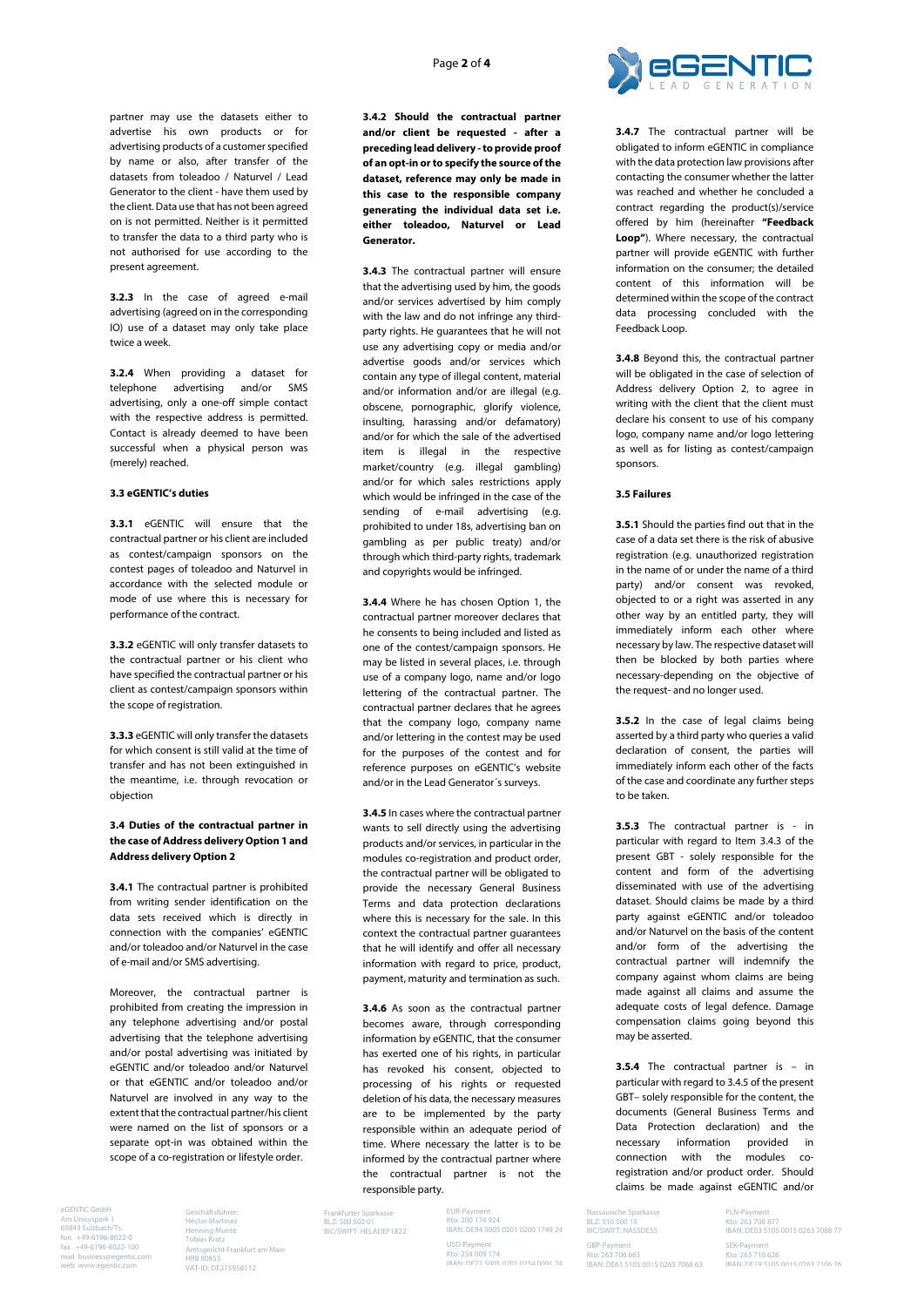toleadoo and/or Naturvel by a third party due to the content of the documents and/or missing and/or wrong information provided in connection with the module coregistration and/or product order selected by the contractual partner, the contractual partner will indemnify the company against whom the claims are being made against any claims and will assume the adequate costs of legal defence. Further damage compensation claims may be asserted.

# **3.6 Duties of the contractual partner in the case of Address delivery Option 3**

**3.6.1** Where Address delivery Option 3 was selected, i.e. in cases in which the contractual partner is acting as an agent, the contractual partner will be obligated to impose all relevant obligations under the present GBT also on his clients, in particular the provisions set out under 3.4.1 - 3.4.7 and 3.5.1 - 3.5.4.

**3.6.2** Moreover, where Address delivery Option 3 was selected the contractual partner will be obligated to agree in writing with the client in particular that the client declares his consent to use of his company logo, company name and/or logo lettering as well as to being listed as a contest/campaign sponsor.

**3.6.3** The contractual partner is obligated to assign the claims arising on the basis of the present GBT to eGENTIC upon the corresponding request.

**3.6.4** A contractual partner acting as an agent assigns the payment claims against his clients from the agreement which is the basis of the claim to eGENTIC, eGENTIC accepts this assignment (assignment for security). eGENTIC has the right to disclose these claims to the client of the agent and to assert them where the claim by eGENTIC against the contractual partner is not settled within the payment period agreed on in the corresponding IO.

# **3.7 Remuneration/Invoicing**

**3.7.1** All datasets supplied will be remunerated.

**3.7.2** Invoicing will be carried out monthly. All prices quoted are net of any VAT.

**3.**7.3 The individual payment deadline will be agreed on in the corresponding IO. Remuneration may be calculated according to the following methods:

**"Net basis"**: unless use by the client is agreed, the contractual partner will receive the datasets in the generation processed for comparison with his own database or his client's database (where permitted under data protection law). In the case of an agreement to use by the client, the client will receive the data for comparison with his own database. The contractual partner pays for new/net datasets, i.e. for such datasets

eGENTIC GmbH Am Unisyspark 1 65843 Sulzbach/Ts. fon +49-6196-8022-0 fax +49-6196-8022-100 mail business@egentic.com web www.egentic.com

Geschäftsführe Héctor Martinez Henning Munte Tobias Kratz uaaz<br>richt Frankfurt am Main HRB 80853 VAT-ID: DE215956112

which are not in his database/in his client's database. In this context, a dataset is already to be classified as new/net where only the advertising channel (e-mail, telephone, postal or SMS) via which the consumer was to be contacted was not in the database of the contractual partner /that of the client (hereinafter **"net data set"**). Hence, a dataset is already to be regarded as a net dataset with regard to remuneration where except for the e-mail address all other parameters of the dataset are identical, but it is precisely via e-mail that the consumer is to be contacted. The same will apply to the advertising channels telephone, postal and SMS. The contractual partner is obliged to report the net datasets gained this way to eGENTIC. A minimum settlement quota of 90% of the leads provided for comparison will apply. Where the contractual partner or in the case of the contractually stipulated transfer to a client, the client, fail to send a report to eGENTIC two weeks after receipt of the data delivery, eGENTIC will have the right to settlement via a minimum settlement quota of 95% of the original order against the contractual partner as from this date.

**"MAQ"**: The parties can agree on a minimum acceptance quota regardless of the number of net data sets.

The corresponding settlement method and payment deadline will be agreed on in the IO after receipt of the invoice.

## **3.8 Data Protection**

3.8.1 Where Address delivery Option 1 is selected, the contractual partner will be obligated to conclude the supplementary agreement SET II Standard contractual clauses for the transfer of personal data from Community to third countries (Commission Decision C(2004)5721) to the present GBT with eGENTIC in order to attain a data security level corresponding to the data protection of the European Union where data transfer is to a non-EU country for which there is no adequacy resolution by the European Commission as defined by Art. 45 GDPR.

**3.8.2** Where Address delivery Option 2 and Address delivery Option 3 have been selected, the contractual partner will act as a contract processor of the client. The contractual partner guarantees that all statutory requirements of contract processing and data transfer, including any necessary adequate guarantees as defined by Art. 44 ff. GDPR are complied with.

**3.8.3** The contractual partner guarantees that he will comply with the data protection law regulations concerning him and/or the contract and that he will inform eGENTIC immediately in the case of situations relevant to data protection law.

Frankfurter Sparkasse BLZ: 500 502.01 BIC/SWIFT: HELADEF1822 EUR-Payment Kto: 200 174 924 IBAN: DE94 5005 0201 0200 1749 24 USD-Payment Kto: 254 009 174 4<br>E 0201 0254 0091 74



#### **3.9 Penalties in the Case of Breach of Contract**

**3.9.1** The contractual partner will be obligated to pay a contractual penalty of up to 15,000 Euros to eGENTIC for every culpable breach of the provisions of the present GBT - depending on the severity and degree of liability of the contractual partner. The assertion of further-reaching damage compensation on the basis of the relevant statutory provisions will remain unaffected by this provision.

**3.9.2** In the case of use of datasets by the client (Address delivery Option 3) the contractual partner will be obligated to impose the same contractual penalty in favour of eGENTIC on his client with the consequence that in the case of a breach eGENTIC has a direct claim against the client for breach of contract.

## **3.10 Data supply by third parties**

**3.10.1** The contractual partner gives his consent to the hiring of subcontractors by eGENTIC for performance of its delivery obligations (hereinafter **"Supplier"**). This will be in prior agreement with the contractual partner.

**3.10.2** For this purpose the contractual partner will provide the necessary information to eGENTIC for transfer to the supplier.

**3.10.3** eGENTIC will agree with the supplier for the supplier to generate the data sets in accordance with the applicable statutory provisions.

**3.10.4** The contractual partner hereby consents to direct receipt of the suppliers datasets by eGENTIC from the supplier. Moreover, the contractual partner consents to the subsequent validation and transfer of the data sets to the contractual partner.

**3.10.5** The contractual partner further agrees to being included in the contest/campaign sponsors and being listed as a sponsor. He may be listed in several places, i.e. also through use of a company logo, name and/or logo lettering of the contractual partner. The contractual partner declares that he gives his consent for the company logo, company name and/or logo lettering to be used on eGENTIC's website and/or in the Lead Generator´s surveys for contests and reference purposes.

**3.10.6** In the case of a supplier other than eGENTIC, the provision set out under Item 3.5.3 of the present contract will also apply to this supplier.

**3.10.7** In the case of transfer to the client of the contractual partner as set out in the contract the contractual partner will be obligated to also impose the duties set out

Nassauische Sparkasse BLZ: 510 500 15 BIC/SWIFT: NASSDE55

GBP-Payment Kto: 263 706 863 IBAN: DE61 5105 0015 0263 7068 63

PLN-Payment Kto: 263 708 877 IBAN: DE03 5105 0015 0263 7088 77 SEK-Paym Kto: 263 710 626 IBAN: DE19 5105 0015 0263 7106 26